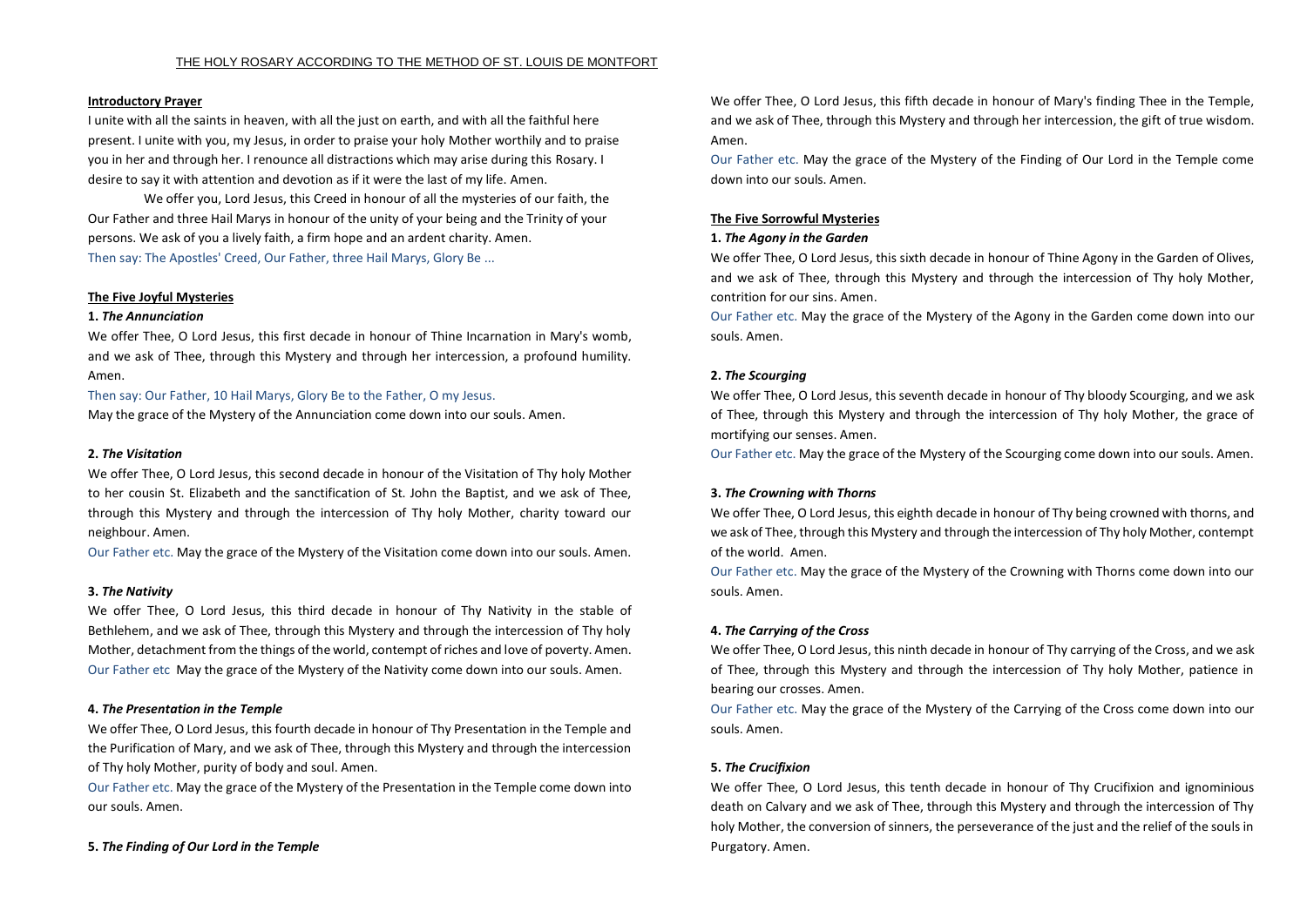Our Father etc. May the grace of the Mystery of the Crucifixion come down into our souls. Amen.

### T**he Five Glorious Mysteries**

#### **1.** *The Resurrection*

We offer Thee, O Lord Jesus, this eleventh decade in honour of Thy glorious Resurrection, and we ask of Thee, through this Mystery and through the intercession of Thy holy Mother, love of God and fervor in Thy service. Amen.

Our Father etc May the grace of the Mystery of the Resurrection come down into our souls. Amen.

#### **2.** *The Ascension*

We offer Thee, O Lord Jesus, this twelfth decade in honour of Thy triumphant Ascension, and we ask of Thee, through this Mystery and through the intercession of Thy holy Mother, an ardent desire for Heaven, our true home. Amen.

Our Father etc May the grace of the Mystery of the Ascension come down into our souls. Amen.

#### **3.** *The Descent of the Holy Spirit*

We offer Thee, O Lord Jesus, this thirteenth decade in honour of the Mystery of Pentecost, and we ask of Thee, through this Mystery and through the intercession of Thy holy Mother, the coming of the Holy Spirit into our souls. Amen.

Our Father etc May the grace of the Mystery of Pentecost come down into our souls. Amen.

#### **4.** *The Assumption*

We offer Thee, O Lord Jesus, this fourteenth decade in honour of the resurrection and triumphant Assumption of Thy holy Mother into Heaven, and we ask of Thee, through this Mystery and through her intercession, a tender devotion for so good a Mother. Amen.

Our Father etc. May the grace of the Mystery of the Assumption come down into our souls. Amen.

#### **5.** *The Coronation of the Blessed Virgin*

We offer Thee, O Lord Jesus, this fifteenth decade in honour of the Coronation of Thy holy Mother, and we ask of Thee, through this Mystery and through her intercession, perseverance in grace and a crown of glory hereafter. Amen.

Our Father etc. May the grace of the Mystery of the Coronation of the Blessed Virgin come down into our souls. Amen.

#### T**he Five Luminous Mysteries**

#### **1.** *The Lord's Baptism*

We offer Thee, O Lord Jesus, this sixteenth decade in honour of Thy Baptism and we ask of Thee, through this Mystery and through the intercession of Thy Holy Mother, that we may be cleansed of greed, envy and selfishness. Amen.

Our Father etc. May the grace of the Mystery of the Baptism come down into our souls. Amen.

#### **2.** *The Wedding at Cana*

We offer Thee, O Lord Jesus, this twelfth decade in honour of the Wedding at Cana we ask of Thee, through this Mystery and through the intercession of Thy Holy Mother, true obedience to your commandments. Amen.

Our Father etc. May the grace of the Mystery of the Wedding at Cana come down into our souls. Amen.

#### **3.** *The Kingdom of Heaven*

We offer Thee, O Lord Jesus, this thirteenth decade in honour of Thy preaching of the Kingdom of Heaven, and we ask of Thee, through this Mystery and through the intercession of Thy Holy Mother, a profound desire for the repentance of the world. Amen.

Our Father etc. May the grace of the Mystery of the Kingdom of Heaven come down into our souls. Amen.

#### **4.** *The Transfiguration*

We offer Thee, O Lord Jesus, this fourteenth decade in honour of thy Transfiguration and we ask of Thee, through this Mystery and through the intercession, of Thy Holy Mother, that God's Love for the world may be visible through our lives. Amen.

Our Father etc. May the grace of the Mystery of the Transfiguration come down into our souls. Amen.

#### **5.** *The Holy Eucharist*

We offer Thee, O Lord Jesus, this fifteenth decade in honour of the Holy Eucharist and we ask of Thee, through this Mystery and through the intercession of Thy Holy Mother, a deep devotion to your Passion, your Body and Blood. Amen.

Our Father etc. May the grace of the Mystery of the Holy Eucharist come down into our souls. Amen.